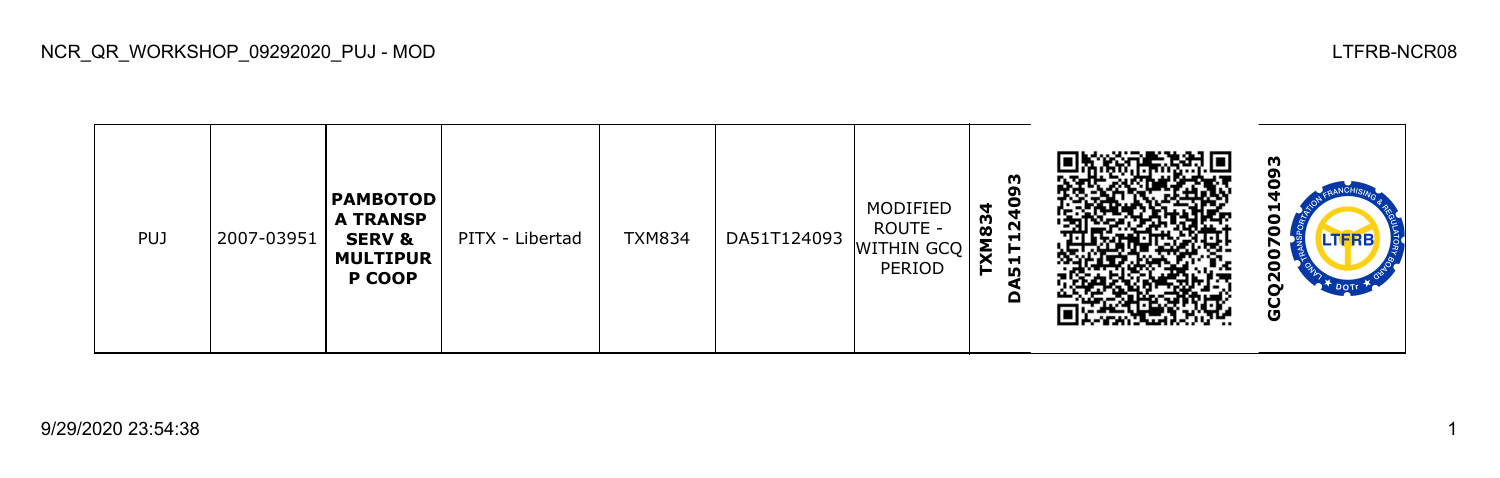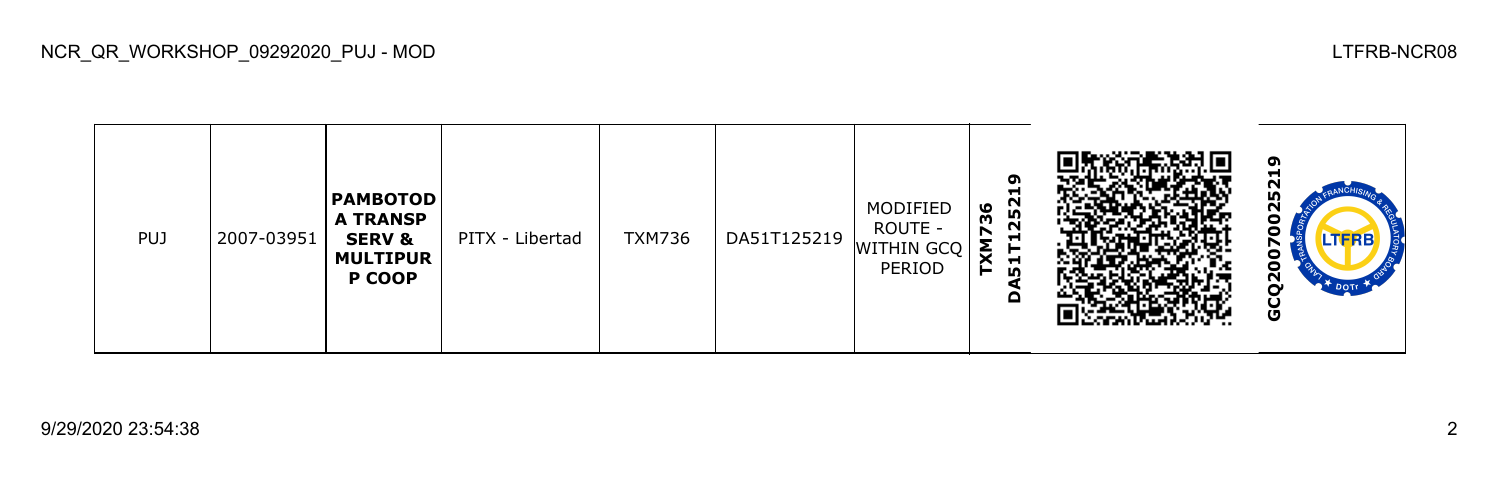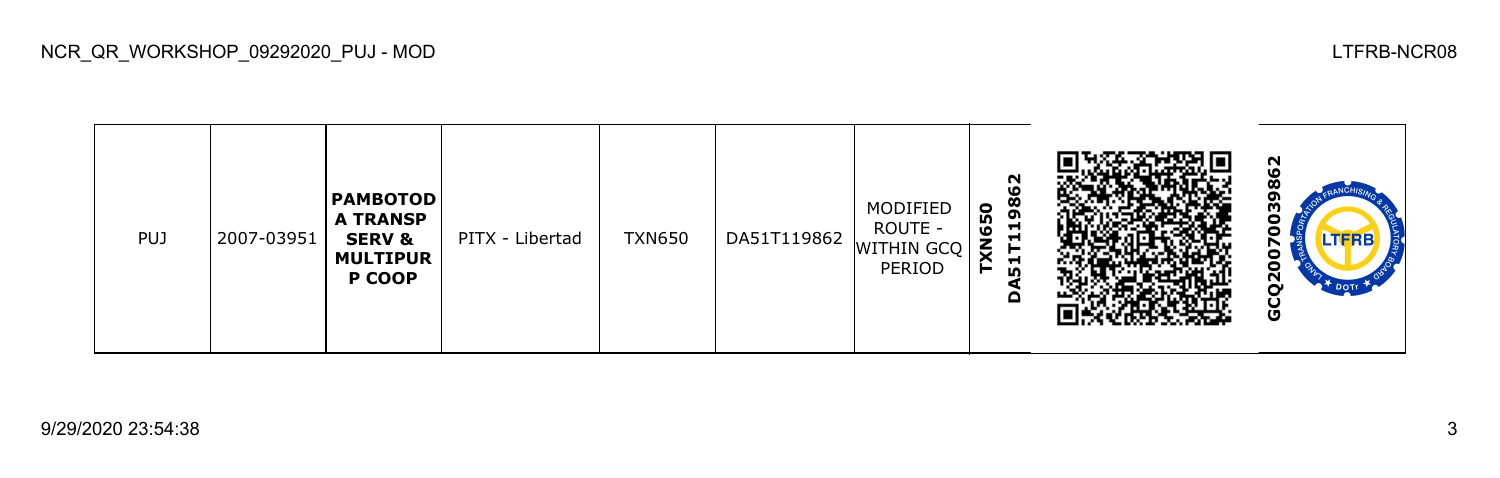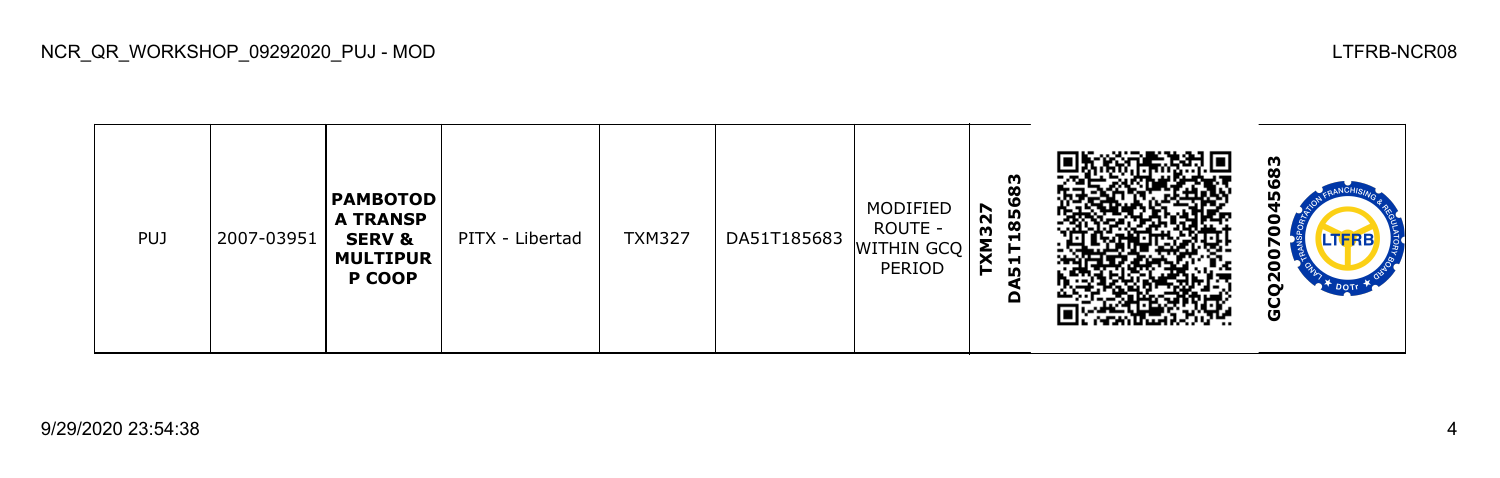**GCQ20070051348PAMBOTOD** MODIFIED **TXN619** ю **A TRANSP**  0 **DA51T171** ROUTE - 0 PUJ 2007-03951 PITX - Libertad | TXN619 | DA51T171348 **SERV &**  WITHIN GCQ N ō **MULTIPUR** PERIOD Ā **P COOP** GCQ<sub>2</sub>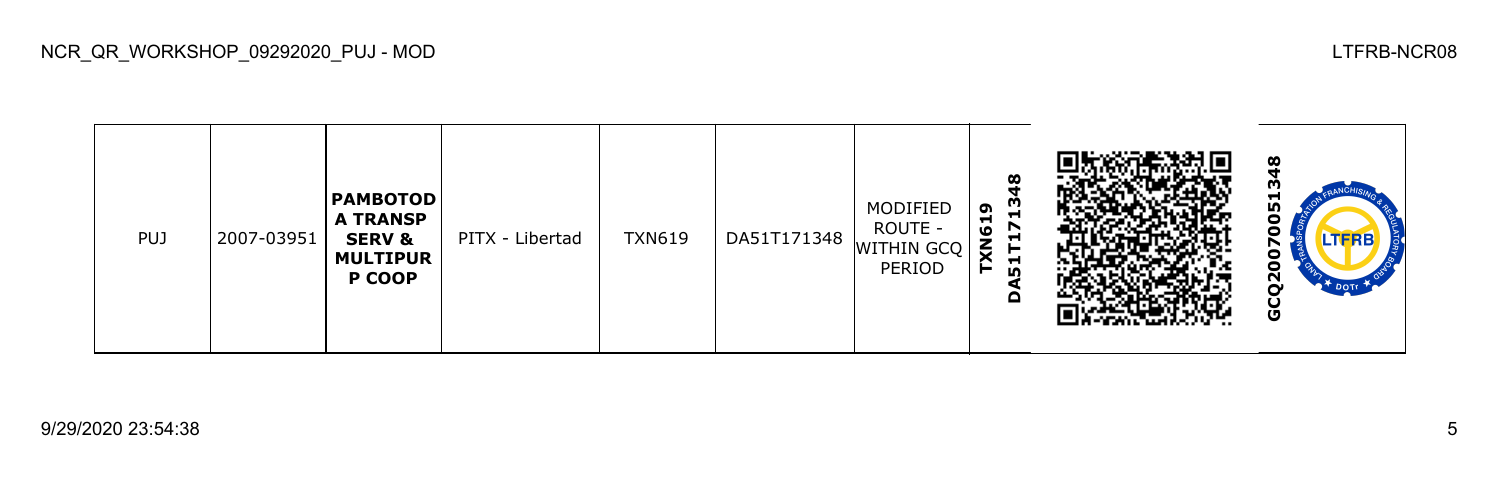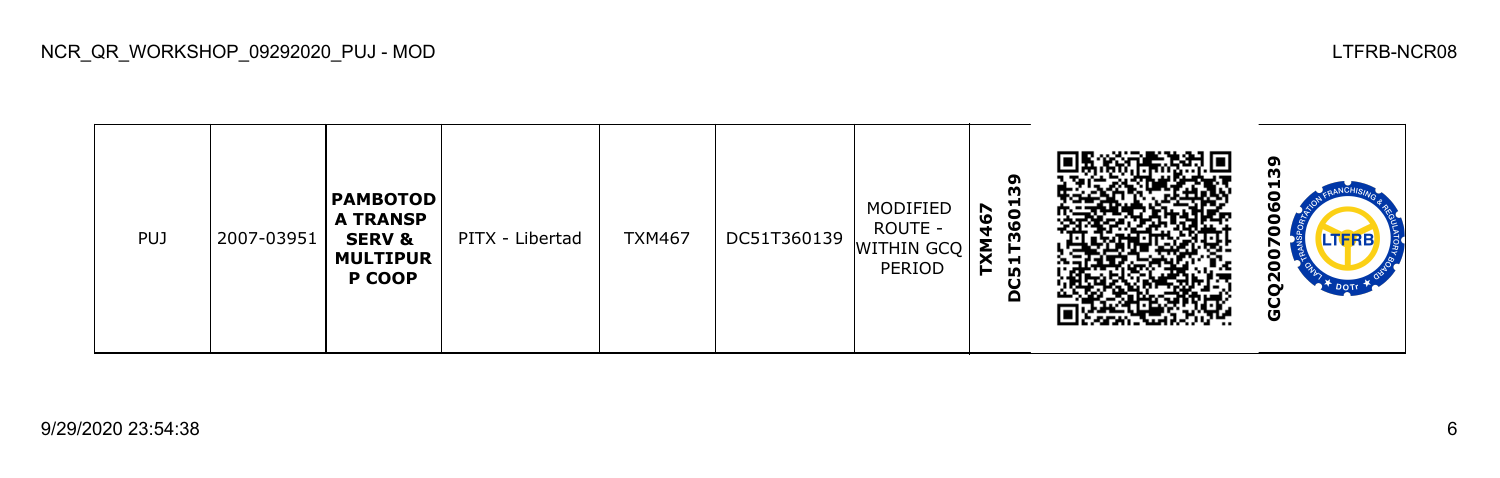**GCQ20070078461PAMBOTOD** MODIFIED **TXM446 DC51T338 A TRANSP**  0 ROUTE c PUJ 2007-03951 PITX - Libertad | TXM446 | DC51T338461 **SERV &**  WITHIN GCQ N 6 **MULTIPUR** PERIOD ⌒ **P COOP** GCQ<sub>2</sub>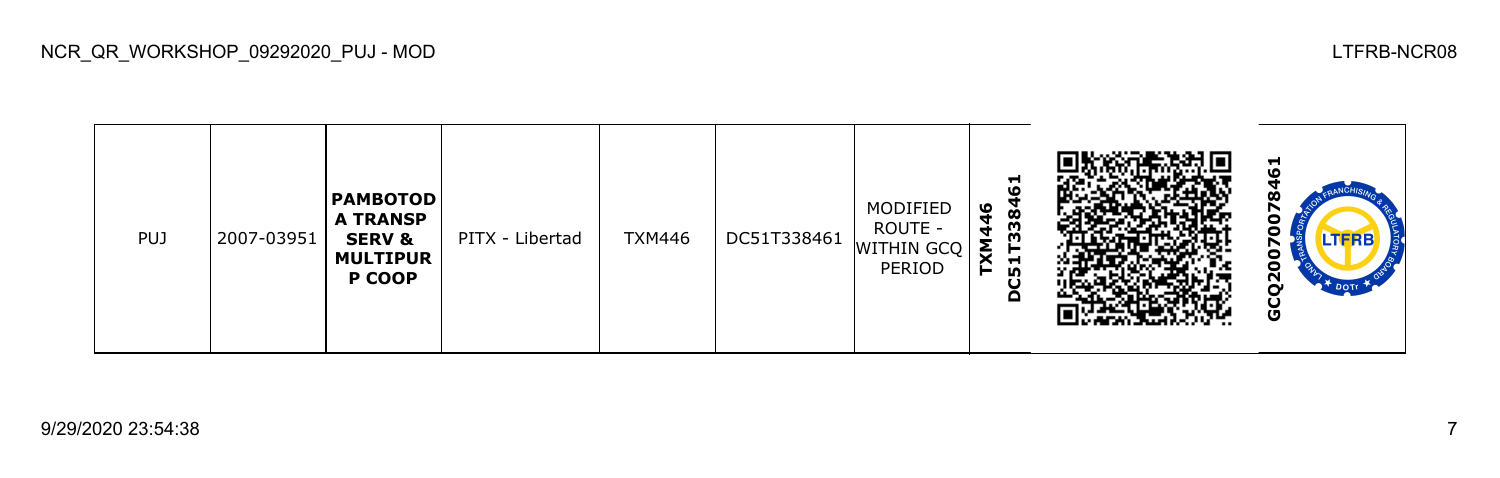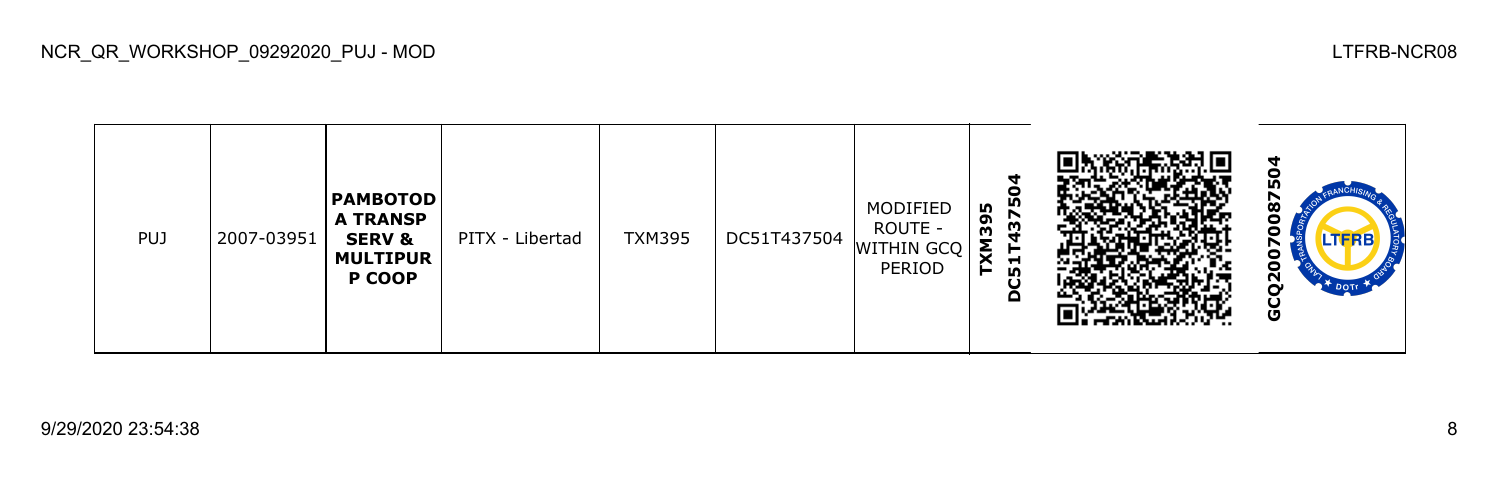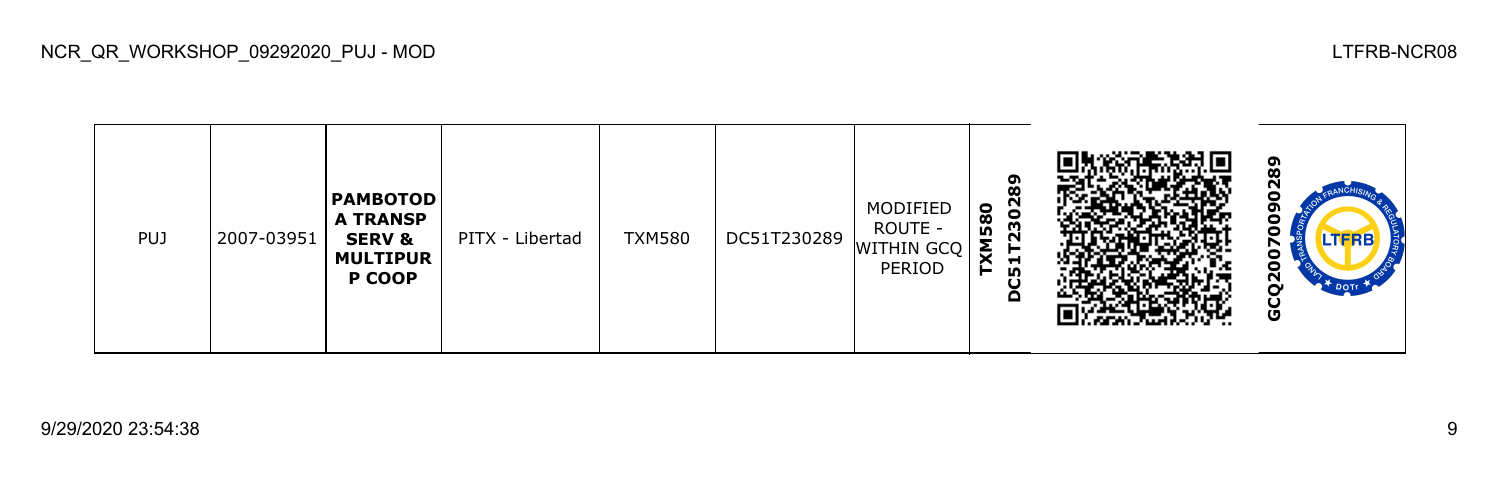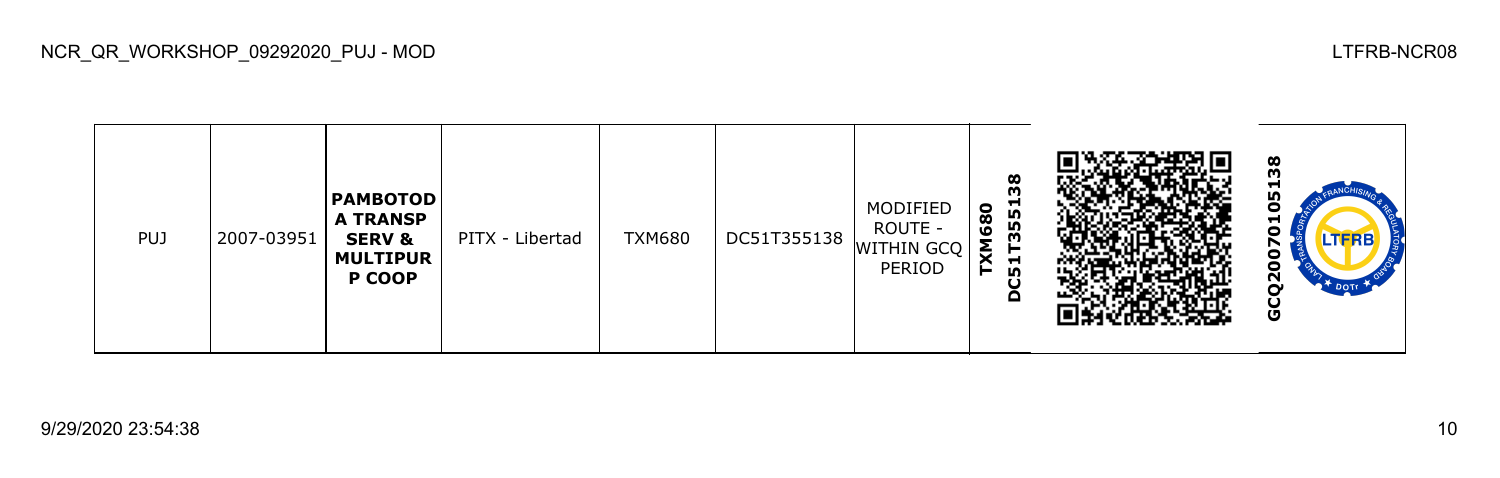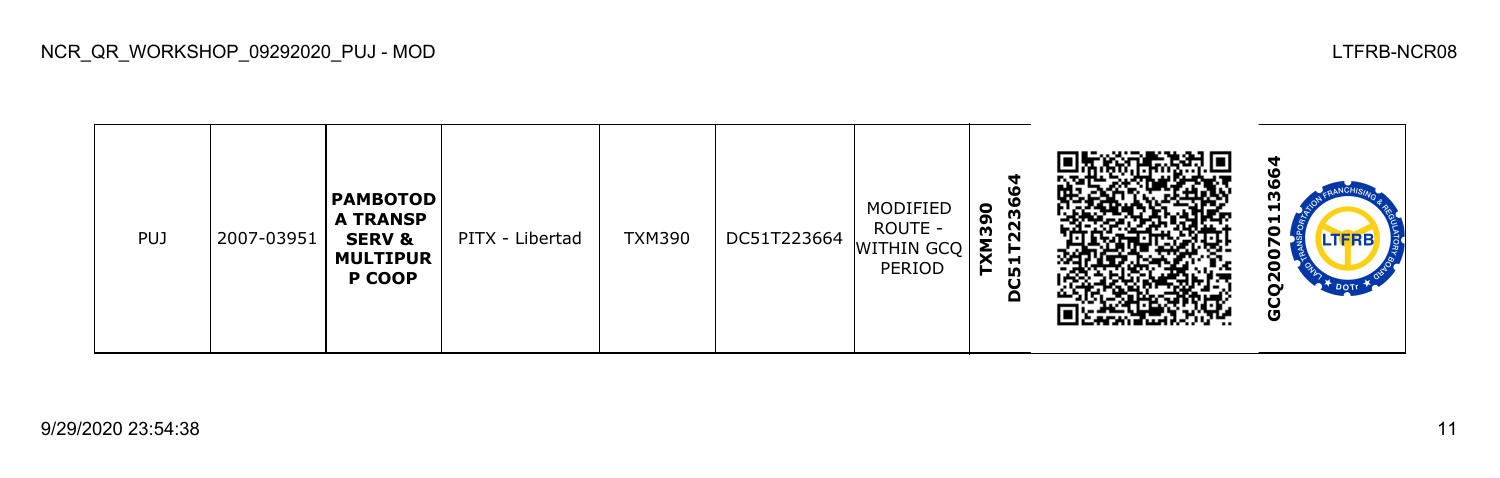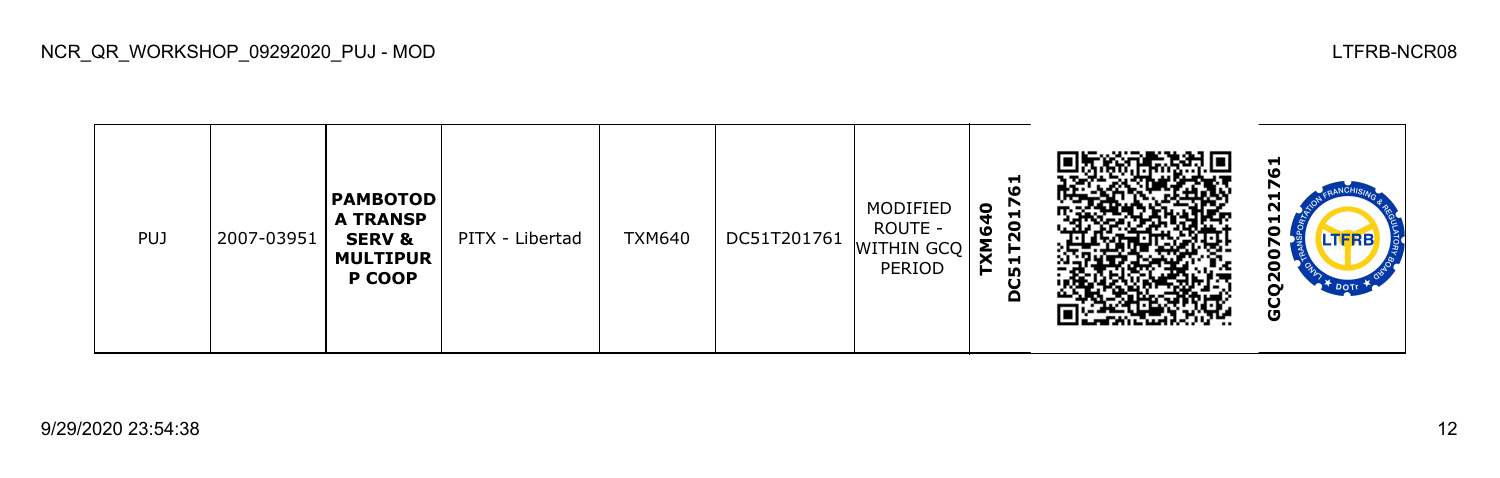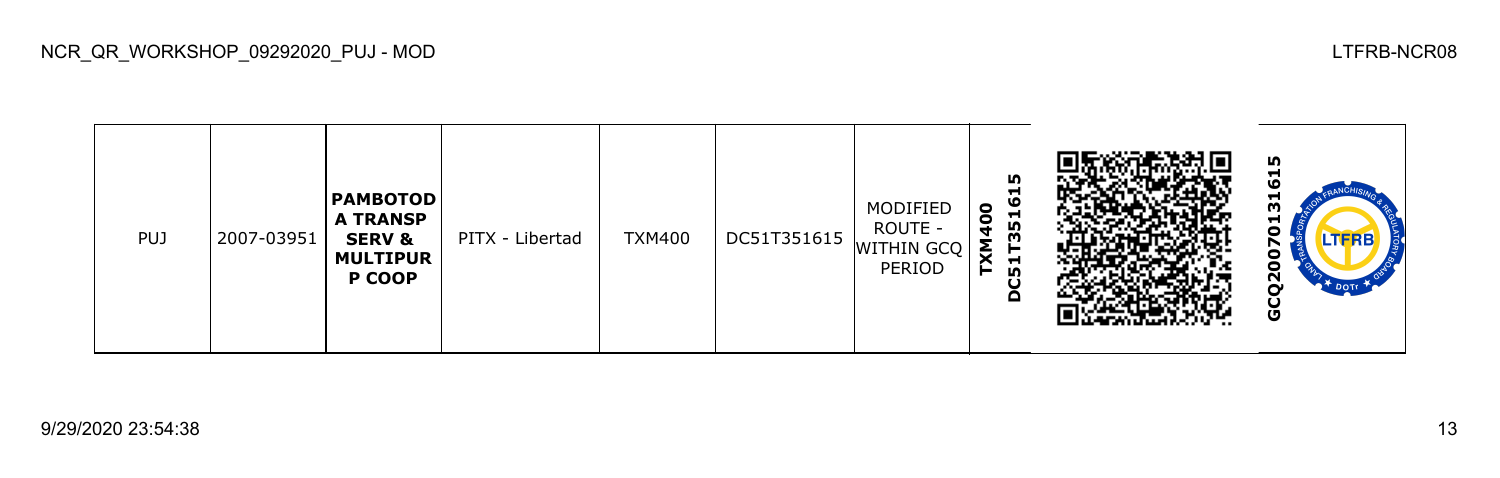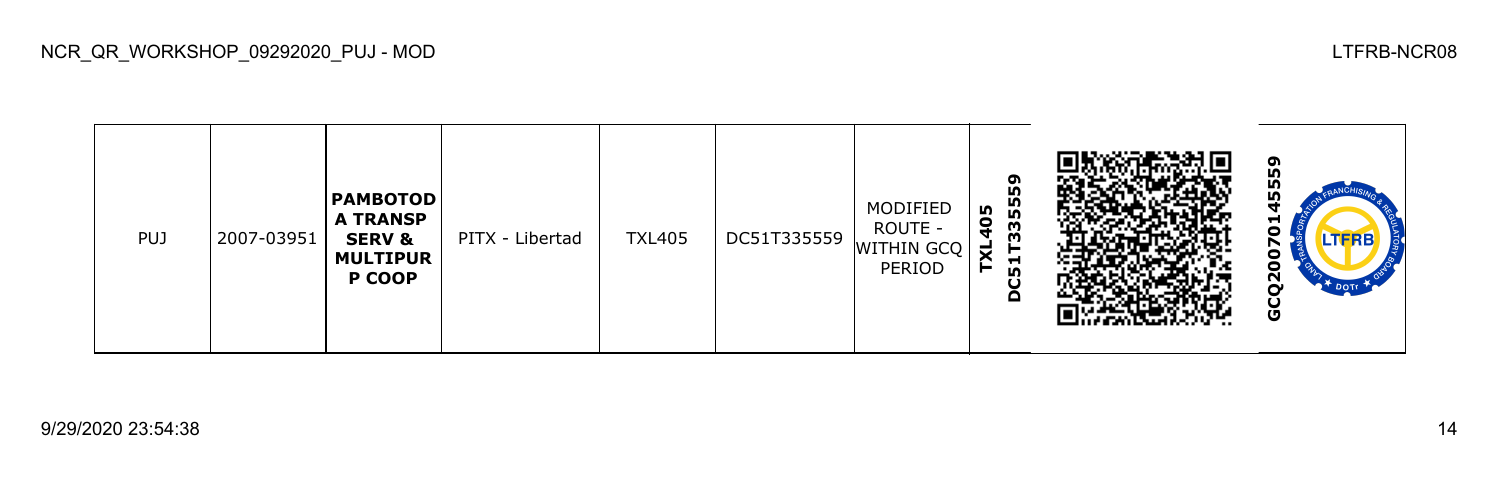